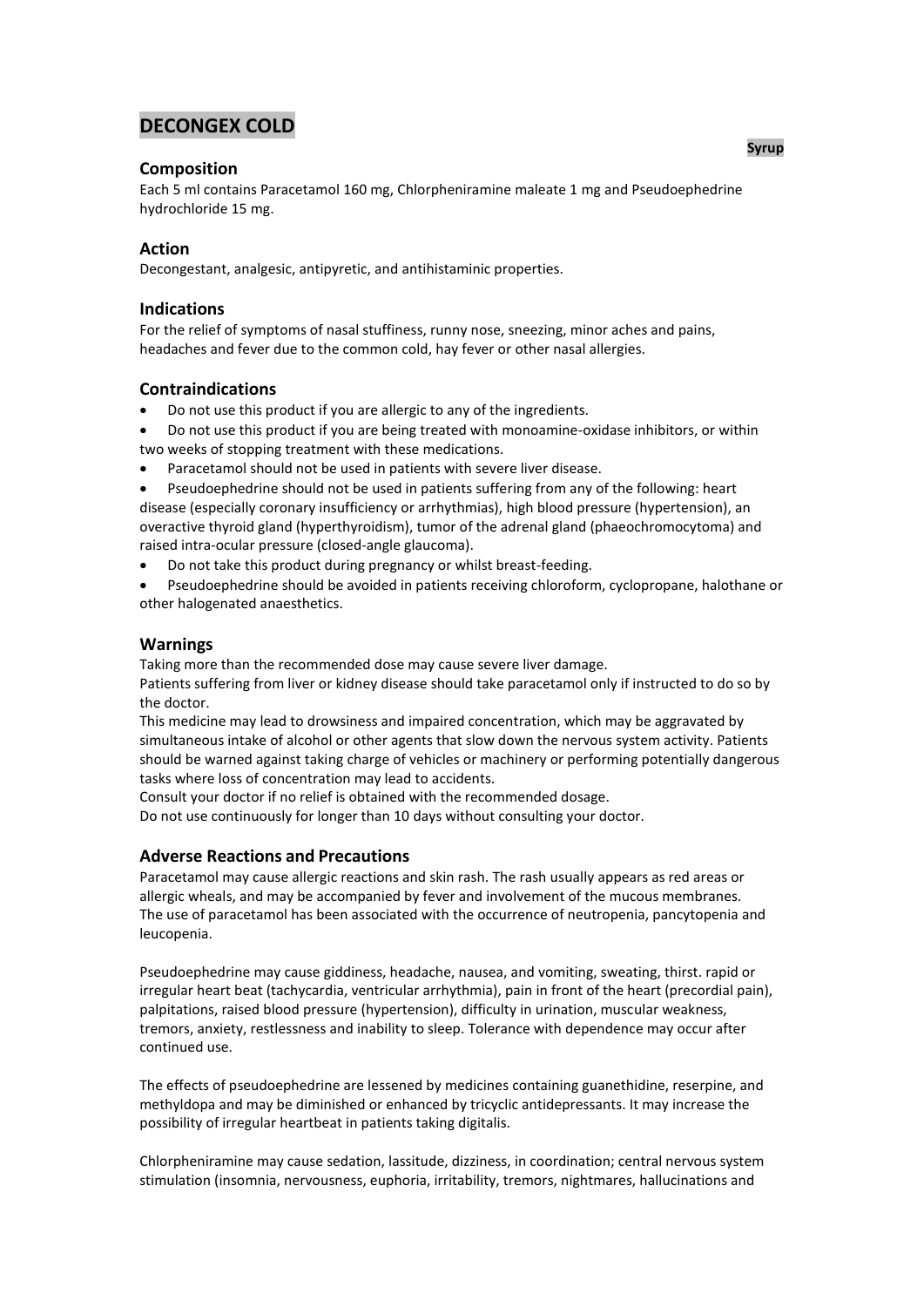convulsions) especially in children; antimuscarinic effects (e.g. dry mouth, thickened respiratory-tract secretions and tightness of the chest, blurred vision, urinary difficulty and retention, disturbances affecting the stomach and intestines resulting in constipation, and increased gastric reflux); vomiting, diarrhoea, epigastric pain, nausea and anorexia; headache; ringing in the ears; paresthesias (tingling sensation); and hypotension (low blood pressure). In high doses, slight slowing of the heart beat may occur, followed by an increased heart rate and irregular heartbeats.

Hypersensitivity reactions, particularly of the skin, and cross-sensitivity to related medicines may occur; photosensitivity (sensitivity to sunlight) and blood disorders have been reported.

Chlorpheniramine should be given with care to patients with raised pressure in the eye (glaucoma), difficulty in passing urine, enlargement of the prostate gland, pyloroduodenal obstruction, patients with epilepsy or severe cardiovascular disorders, unless it is prescribed by your doctor.

Other central nervous system depressants, such as alcohol, barbiturates, hypnotics, opioid analgesics, anxiolytic sedatives, and neuroleptics, if taken together will increase the chance of sedation.

Be careful when taking medicines containing, tricyclic antidepressants, or atropine together. Elderly patients are more susceptible to many of the adverse effects including antimuscarinic effects, sedation and lowering of blood pressure.

The warning signs of damage caused by ototoxic medicines may be masked by chlorpheniramine. Chlorpheniramine may interfere with the results of skin tests and should be stopped several days before such tests.

### **Dosage and Administration**

Not recommended for children under the age of two years. *Children aged 2 –5 years:* One 5 ml teaspoonful. *Children aged 6 –11 years:* Two 5 mL teaspoonfuls. Doses may be repeated every 4 –6 hours as needed. Do not exceed 4 doses in 24 hours.

## **Over Dosage**

#### **Paracetamol**

Initial symptoms in the first 24 hours are nausea, vomiting, anorexia, and abdominal pain and these may persist for a week or more.

Liver injury may become apparent from 12 to 48 hours after ingestion and may manifest by metabolic acidosis, abnormalities of glucose metabolism, elevation of serum transaminase and lactic dehydrogenase activity, increased serum bilirubin concentration and prolongation of prothrombin time. The liver damage may progress to encephalopathy, coma, and death. Cerebral edema, cardiac arrhythmias, and nonspecific myocardial depression have also occurred. Acute renal failure with acute tubular necrosis may develop even in the absence of severe liver damage.

Prompt treatment is essential. Any patient who has ingested about 7.5 g of paracetamol in the preceding 4 hours should undergo gastric lavage. Specific therapy with an antidote such as acetylcysteine or methionine may be necessary. If decided upon acetylcysteine should be administered intravenously as soon as possible. Acetylcysteine is effective if administered within 8 hours of over dosage.

*Intravenously:* An initial dose of 150 mg/kg in 200 ml glucose injection, given intravenously over 15 minutes, followed by an intravenous infusion of 50 mg/kg in 500 ml of glucose injection over the next 4 hours and then 100 mg/kg in 1000 ml over the next 16 hours. The volume of intravenous fluids should be modified for children.

*Oraly:* 140 mg/kg as a 5% solution initially, followed by a 70 mg/kg solution every 4 hours for 17 doses.

#### **Pseudoephedrine**